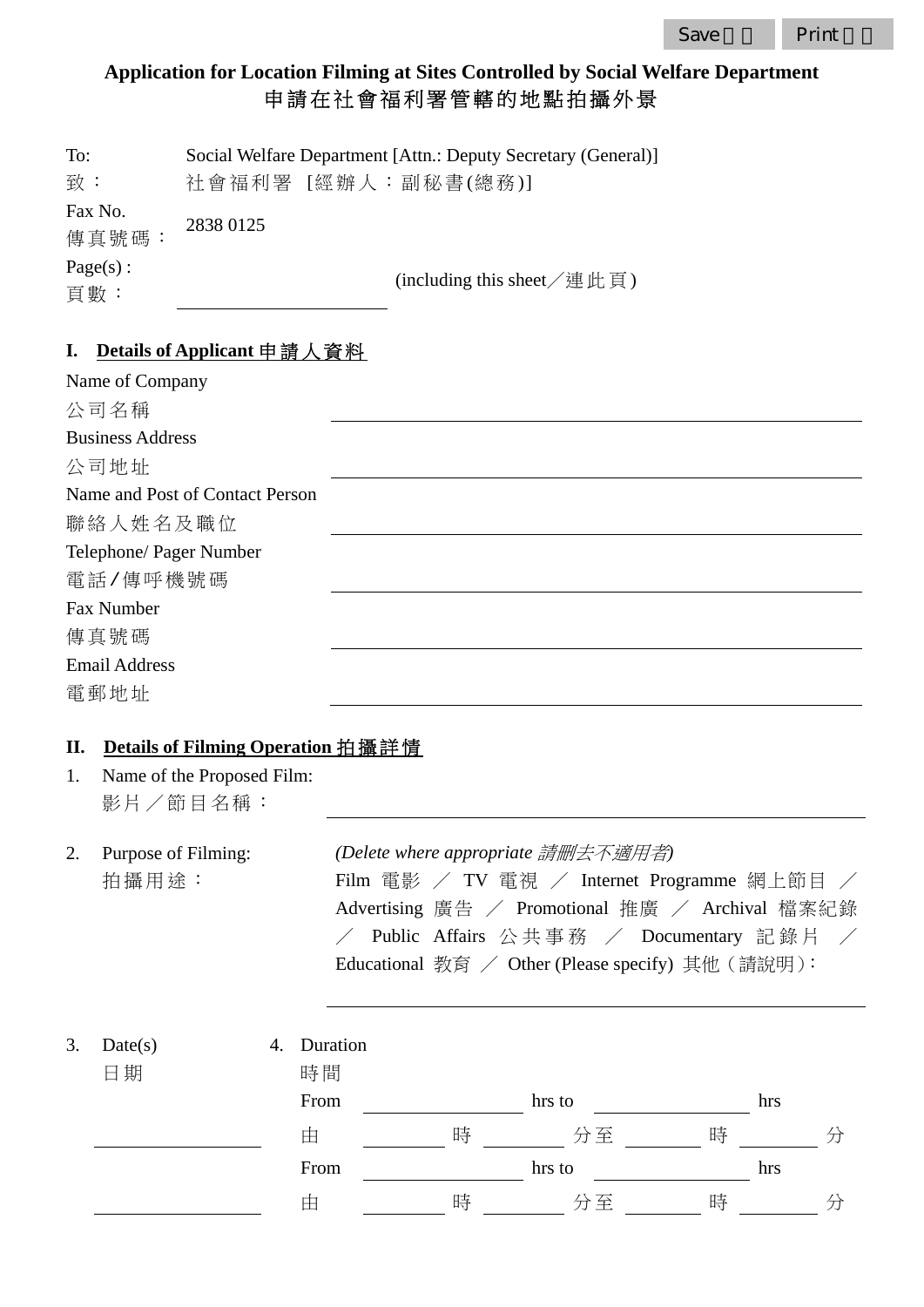5. Details of location (please attach a detailed location plan and specify address and exact location where filming operation will take place, e.g. ground floor lift lobby, etc.): 外景場地詳情(請夾附詳細的位置圖,列明拍攝場地的地址和確實位置,例如地 下升降機大堂等):

6. Number of filming crew members (including production staff and actors/actresses): 拍攝隊人數(包括製作人員及演員):

- 7. Anticipated size of crowd attracted: 預計的圍觀群眾數目:
- 8. Use of Government power supply or any other utilities required (please provide full details, e.g. type and number of equipment requiring power supply): 需要使用政府電力或任何其他公用事業( 請提供全部詳情,例如需要電力的設備 種類及數目):

9. Details of lighting of fire and/ or the use of any explosives and/or inflammable materials and/or pyrotechnic materials and/ or guns and ammunition and/ or other type of weapons such as axes, choppers, long knives for filming operations: 拍攝時生火及 /或使用任何爆炸品及 /或易燃物品及 /或任何煙火製造物件及 /或 槍械與軍火、以及其他類型的武器,例 如斧頭、菜刀及長刀等的詳情: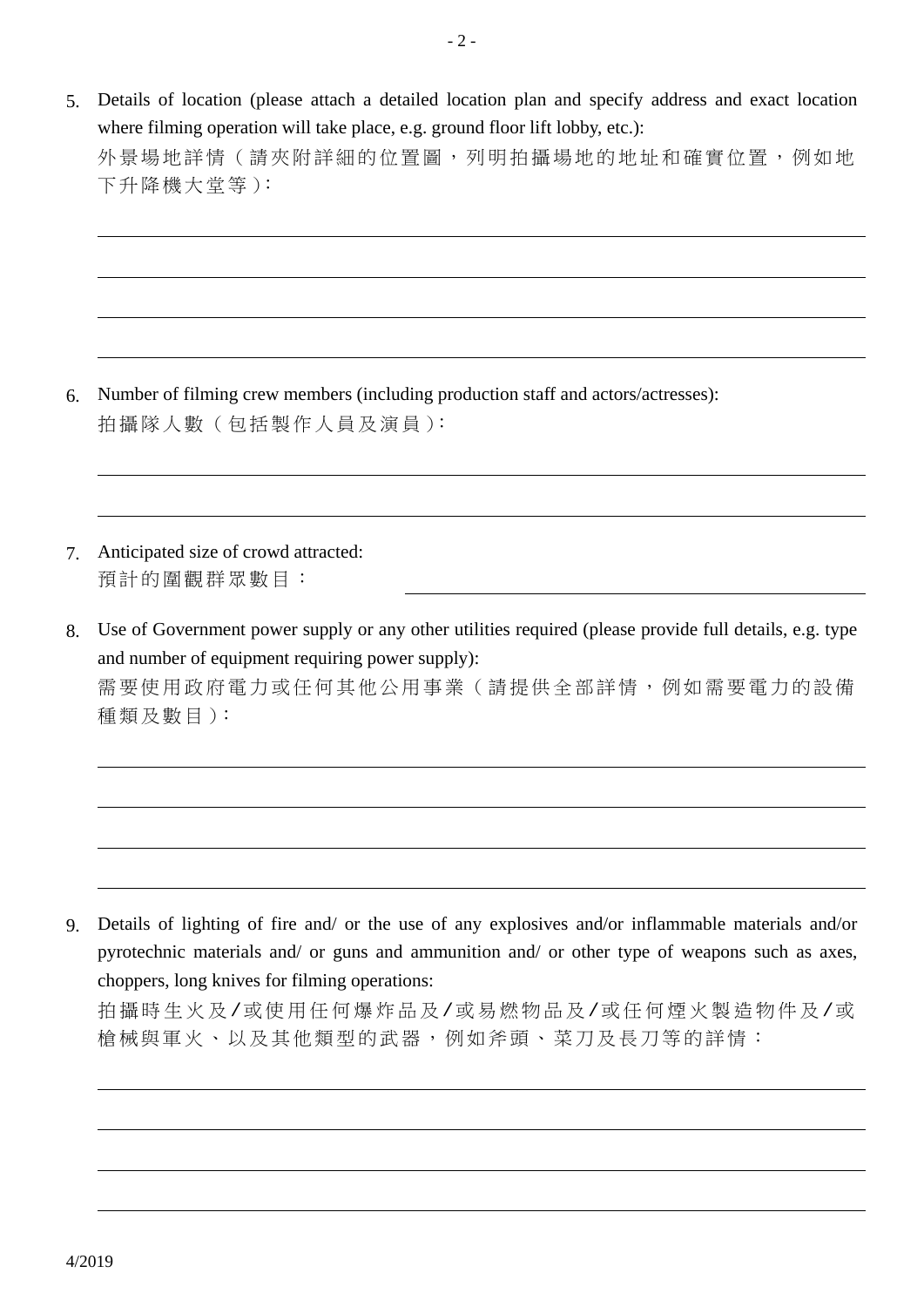10. Alteration and reinstatement works to property required (please give full details):

需要對產業進行的改建及修復工程(請提供全部詳情):

#### **III. Notes** 備 註

(a) A synopsis of the film has to be submitted together with this application form. Please identify the scenes where the location filming is proposed to take place in the government property concerned with the provision of brief introduction.

本申請表須連同影片大綱一併遞交。請指明擬在有關政府產業拍攝外景的場景,並提供有關場 面的簡介。

(b) If this application is approved, a fee of \$7,000 will be charged for the first four hours and \$1,770 for each subsequent four-hour block or part thereof. If extra Government personnel are required to take part in the filming, the actual cost plus overheads will be charged. A refundable deposit equal to the amount of the fee is also required.

倘本申請獲批准,本署將收取首 4 小時或不足 4 小時\$7,000,其後每 4 小時或不 足 4 小 時\$1,770 的費用。倘需要額外政府人員參與拍攝,本署將收取實際成本再 加行政費用。此外,亦須繳交 一筆相當於上述費用的可退還按金。

#### **IV. Undertaking** 承諾書

I have read and understood the "Guidance Notes on Application for Location Filming at Venues / Facilities under Social Welfare Department" attached and I agree to be bound by them. If approval is given to this filming application, I, being the Company's authorised person, hereby declare that I agree to strictly abide by the general house rules of the facility to be hired as well as any rules and conditions as specified by the Social Welfare Department.

本人已細閱並明白本表格附頁之《在社會福利署轄下場地/設施拍攝外景申請須知》 及同意受其約束。這項拍攝申請如獲批 准,本人以申請公司授權人身分,聲明同意 嚴格遵守有關租用設施的一般使用規條 及社會福利署所訂定的規則及條件。

| Signature         |                      |
|-------------------|----------------------|
| 簽署                |                      |
| Name and position |                      |
| 姓名及職位             |                      |
| Date              | <b>Official Chop</b> |
| 日期                | 公司蓋印                 |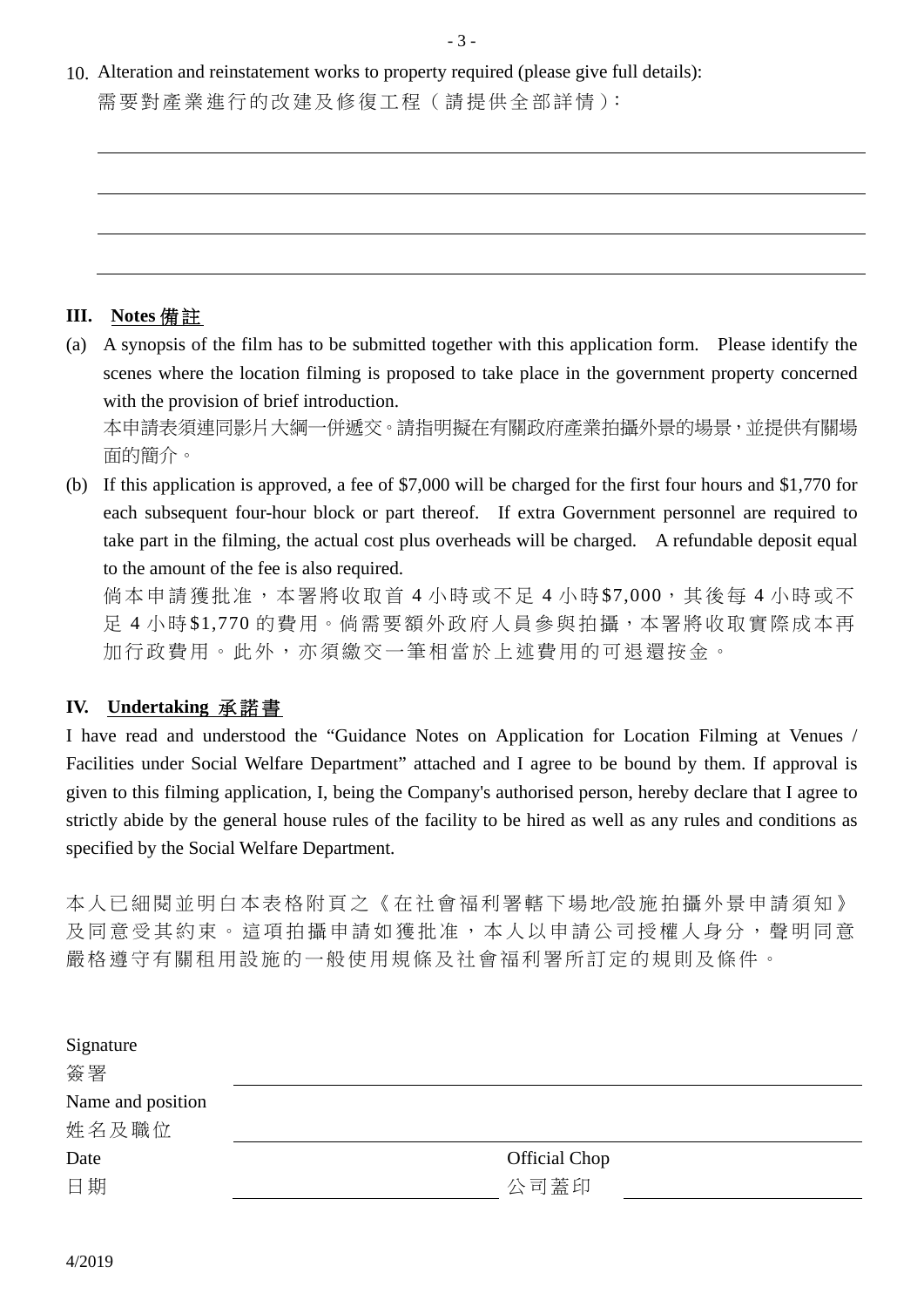## **Guidance Notes on Application for Location Filming at Venues / Facilities under Social Welfare Department**  在社會福利署轄下場地/設施拍攝外景申請須知

- 1. Application and the required documents for location filming should be submitted to the Social Welfare Department (hereinafter referred to as SWD) at least 10 working days prior to the actual date of filming. The processing time for complicated cases will be relatively longer. 申請表須連同所須資料在確實拍攝日期前最少 10 個工作天送交社會福利署(下稱"社署"), 但較複雜的申請個案可能需要較長時間處理。
- 2. The applicant shall restrict the use of the Property for the purpose stated in the application form during the permitted period of use and take all necessary precautions to ensure that such location filming will not cause any danger or damage to the Property. 申請人須確保有關物業在獲准使用期間只限用作申請表所載的用途,並採取一切所需的預防措 施,確保在拍攝時不會對有關物業構成危險或引致有關物業受損。
- 3. The nature of the film and the filming activities shall not cause any embarrassment to the Government of the Hong Kong Special Administrative Region or any of the occupants of the Property including tenants, licensees, invitees or visitors. The film should not contain any immoral, illegal, defamatory or political materials.

有關影片的性質和拍攝活動不得令香港特別行政區政府或物業的任何使用者(包括該物業的租 客、持牌人、獲邀請者或訪客)尷尬;影片亦不得含有不道德、非法、誹謗或政治成分。

- 4. The name and logo of the Property shall not be identified unless specific permission is first sought and obtained from the Director of Social Welfare. 除非申請人事前提出明確要求,並獲得社署署長准許,否則不得顯示有關物業的名稱及標誌。
- 5. The applicant shall be liable for and shall fully indemnify the Government of the Hong Kong Special Administrative Region against any expense, liability, loss, claim or proceedings arising from or in connection with the location filming operations or activities. 申請人須對拍攝工作或活動所引致或與此有關的任何開支、負債、損失、申索或法律程序承擔 法律責任,並須就此對香港特別行政區政府作出十足的彌償。
- 6. No obstruction shall be caused to any public officer on duty there and/ or anyone using the Property. 申請人不得對在該物業當值的公職人員或使用該物業的人士造成阻礙。
- 7. The applicant shall not cause or permit his employees, contractors, agents or onlookers to cause any inconvenience, nuisance or disturbance. 申請人不得容許任何人(包括其僱員、承辦商、代理人或旁觀者)引起不便、滋擾或騷亂。
- 8. If the application is accepted, a fee of \$7,000 will be charged for the first four hours and \$1,770 for each subsequent four-hour block or part thereof. If other Government resources or manpower are required for participating in the filming, a surcharge will be required and the full administrative costs should be paid before the filming.